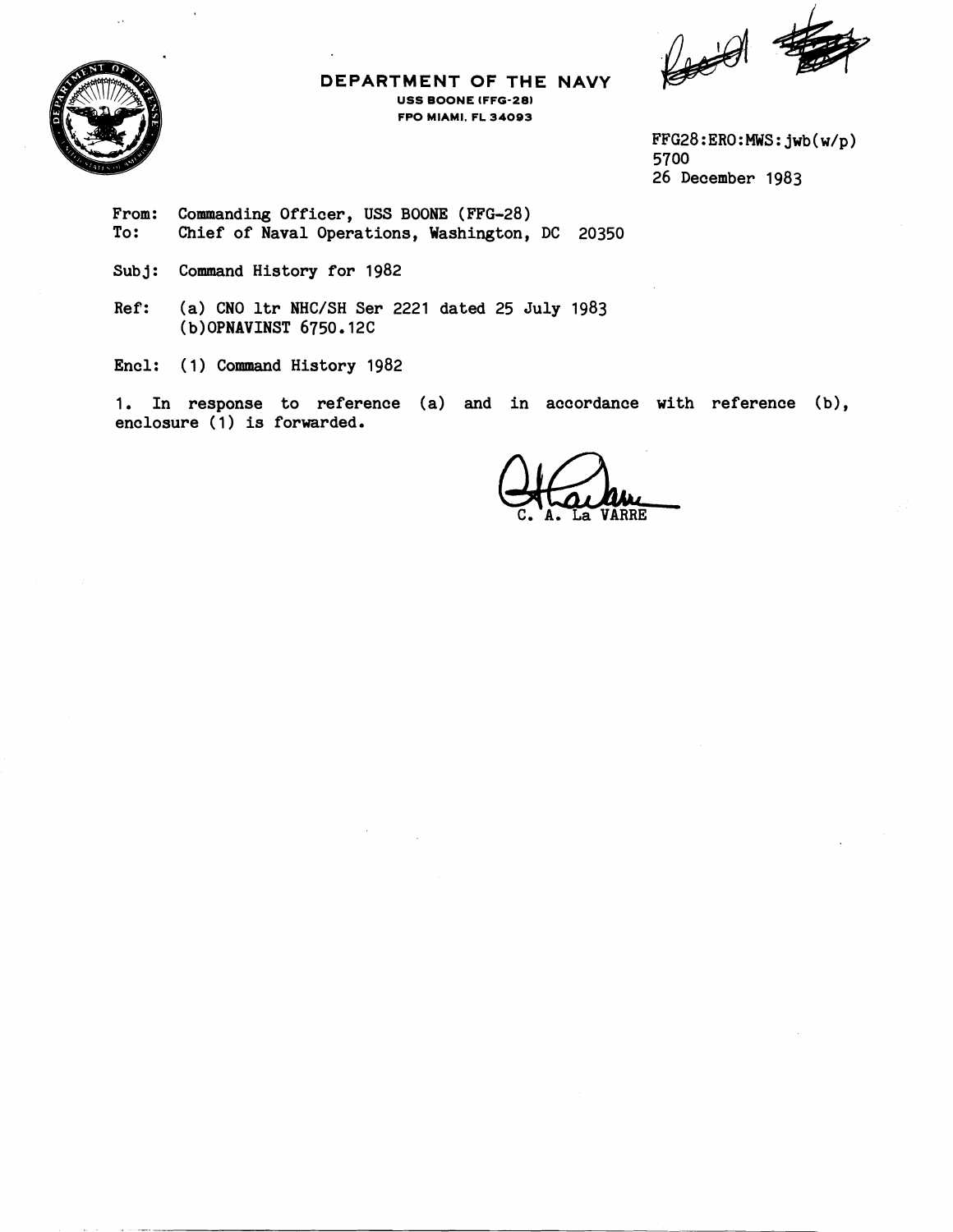**COMMAND HISTORY 1982** 

 $\mathbf{I}$ 

USS BOONE (FFG-28)

### **DATE**

 $\lambda$ 

# Event

**May** 6 May 15 May 15 - June 18  $May 24 - 28$ June  $8 - 9$ June 17 - <sup>18</sup> June 19 June 22 - <sup>25</sup> June  $26 - 5$  July July 15 July 22 - August 17 August **9** - <sup>13</sup> August 11 - <sup>12</sup> August 23 - September 10 September  $13 - 16$ September 18 - 19 September 21 - October 11 October 12 - November <sup>5</sup> November  $9 - 12$ November 13 November  $15 - 19$ November 22 - December 31 November 29 - December 1 December 15

Delivery Commissioning Inport - Seattle, Washington Harpoon Certification Lightoff Examination Crew Certification Ammunition Onload -Indian Head, Washington Port Visit - **San** Francisco, California Port Visit - San Diego, California Transited Panama Canal Inport - Mayport, Florida Shipboard Electromagnetic Compatability Improvement Program Training Readiness Evaluation Refresher Training, Guantanamo Bay, Cuba Weapons Systems Alignment Test Autec - Bahamas Inport - Mayport, Florida Combat Systems Ship Qualification Trials Inport - Roosevelt Roads, Puerto Rico Missile Shoot - Caribbean Range Port Visit - Key West, Florida Inport - Mayport, Florida Final Contract Trails Start of First Christmas Leave Period and Upkeep Period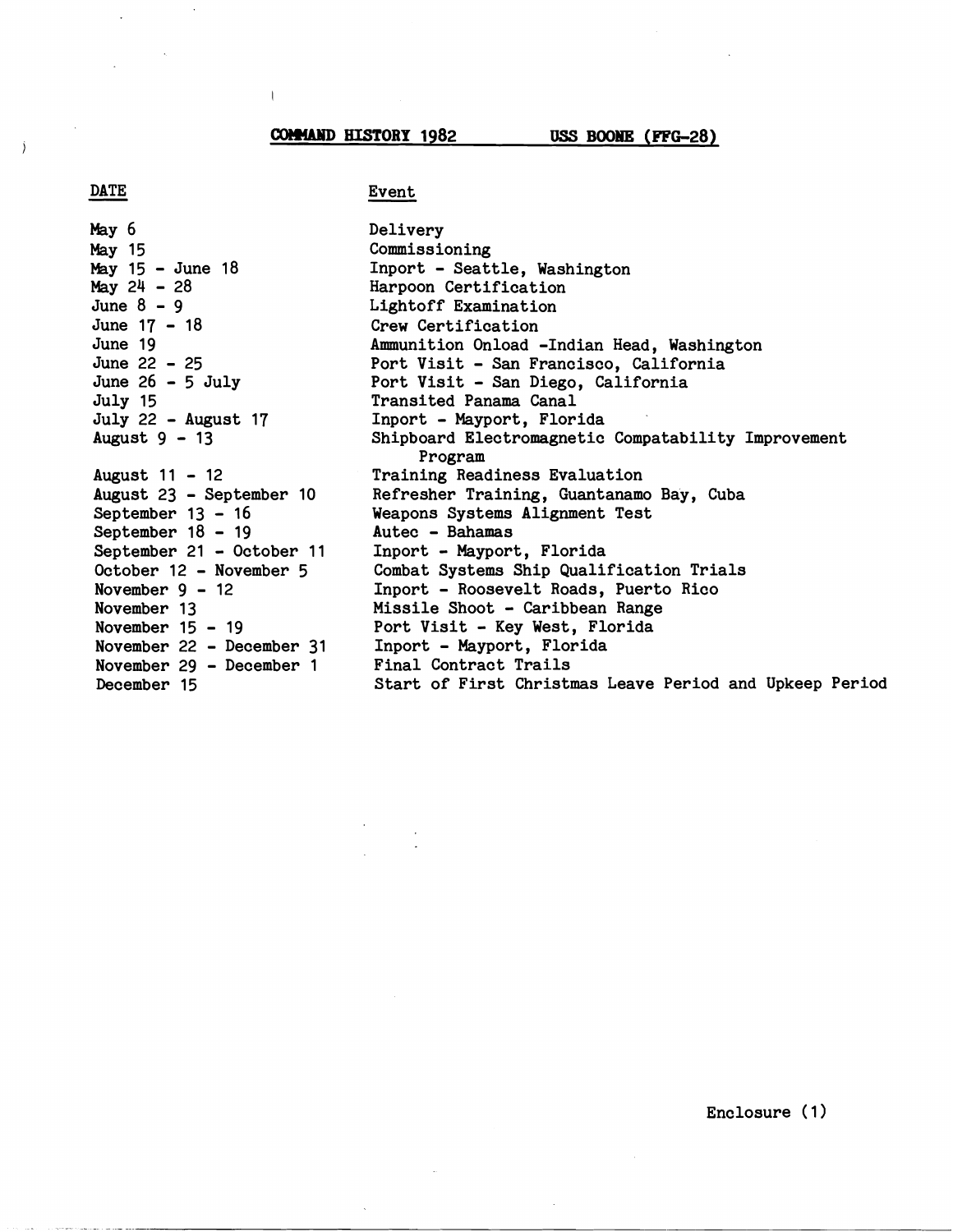### **USS BOOME (FFG-28)**

### **HARRATIVE HISTORY - 1982**

USS BOONE, named after the late Vice Admiral Joel T. Boone, Medical Corps, United States Navy, was commissioned on 15 May 1982 at Todd Pacific Shipyards, Seattle, Washington. The Commanding Officer is Commander Claude **A.** La VARRE of Nashville, Tennessee. The principal speaker at the ceremony was Rear Admiral Frederick C. Johnson, USN, COMTRAPAC.

BOONE is an Oliver Hazard Perry class guided missile frigate. She is designed to improve the capability of surface combatants to defend carrier forces and convoys and conduct anti-submarine, anti-air and anti-surface warfare operations. USS BOONE is 445 feet long, 45 feet wide at the beam and displaces over 3700 tons.

The first weeks of BOONE's commission were busy: during the week of 24 May, the ship successfully completed Harpoon Certification; during the week of 10 June, she completed the Lightoff Examination and on 18 June completed Crew Certification.

BOONE commenced the transit to Mayport, Florida, her homeport, on 19 June. The first stop was at Indian Head, Washington, to load ammunition. The ship then made a port visit in San Francisco, California. BOONE spent a week in San Diego, California, where she was open to the public for visiting over the Fourth of July weekend.

Enclosure ( 1 )

 $\overline{c}$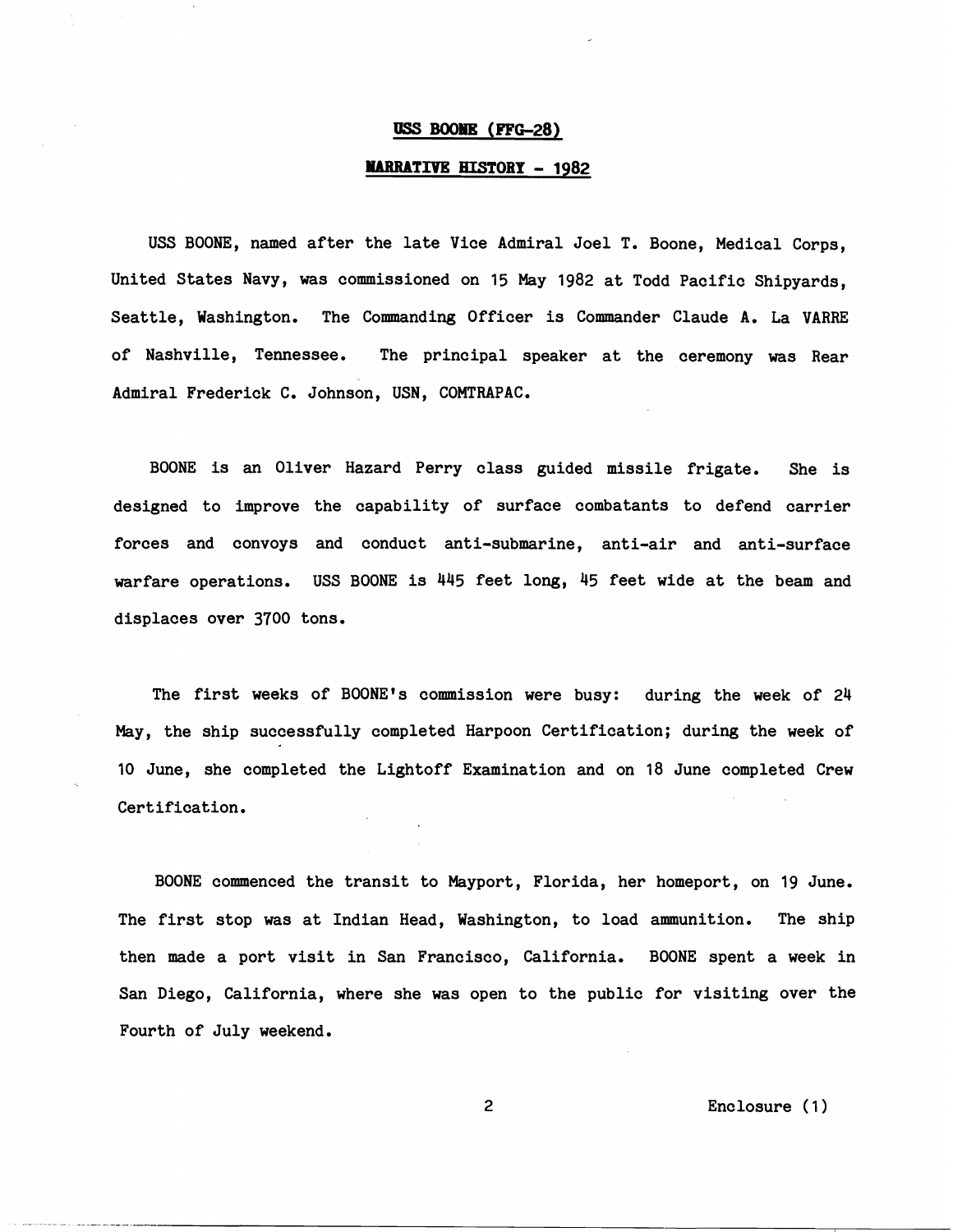After leaving San Diego, BOONE began her first fleet-style operations: an underway replenishment, special operations along Central America and training exercises with USS OLIVER HAZARD PERRY (FFG-7), including BOONE's first LAMPS helicopter landing. The ship transited the Panama Canal on 15 July, during which an all day cookout was enjoyed by all hands and sixty embarked guests.

The months of July and August were spent in Mayport, Florida, preparing for the Training Readiness Evaluation (TRE), a prerequisite for the ship's next major milestone - &fresher Training in Guantanamo Bay, Cuba. **TRE** was conducted **11-12** August and upon completion, Commanding Officer, Fleet Training Center, Mayport, described the results as the finest he had seen to date.

BOONE departed Mayport for Cuba on 20 August and arrived in Guantanamo Bay **23** August, where she participated in various training events including astern refueling, helo crash drills, personnel highline transfer with USS GLOVER, a gunnery exercise with USS GLOVER and USS OLIVER HAZARD PERRY, and various damage control exercises. The ship completed training one week ahead of schedule, having successfully completed the Operational Plant Examination Certification and recording an objective grade of "Excellent" on the Operational Readiness Evaluation.

BOONE left Cuba for Port Everglades, Florida. There, on **13** September, she conducted a Weapons Systems Alignment Test (WSAT) where all weapons and sensors were checked for proper alignment and calibration.

Enclosure ( **1** )

3